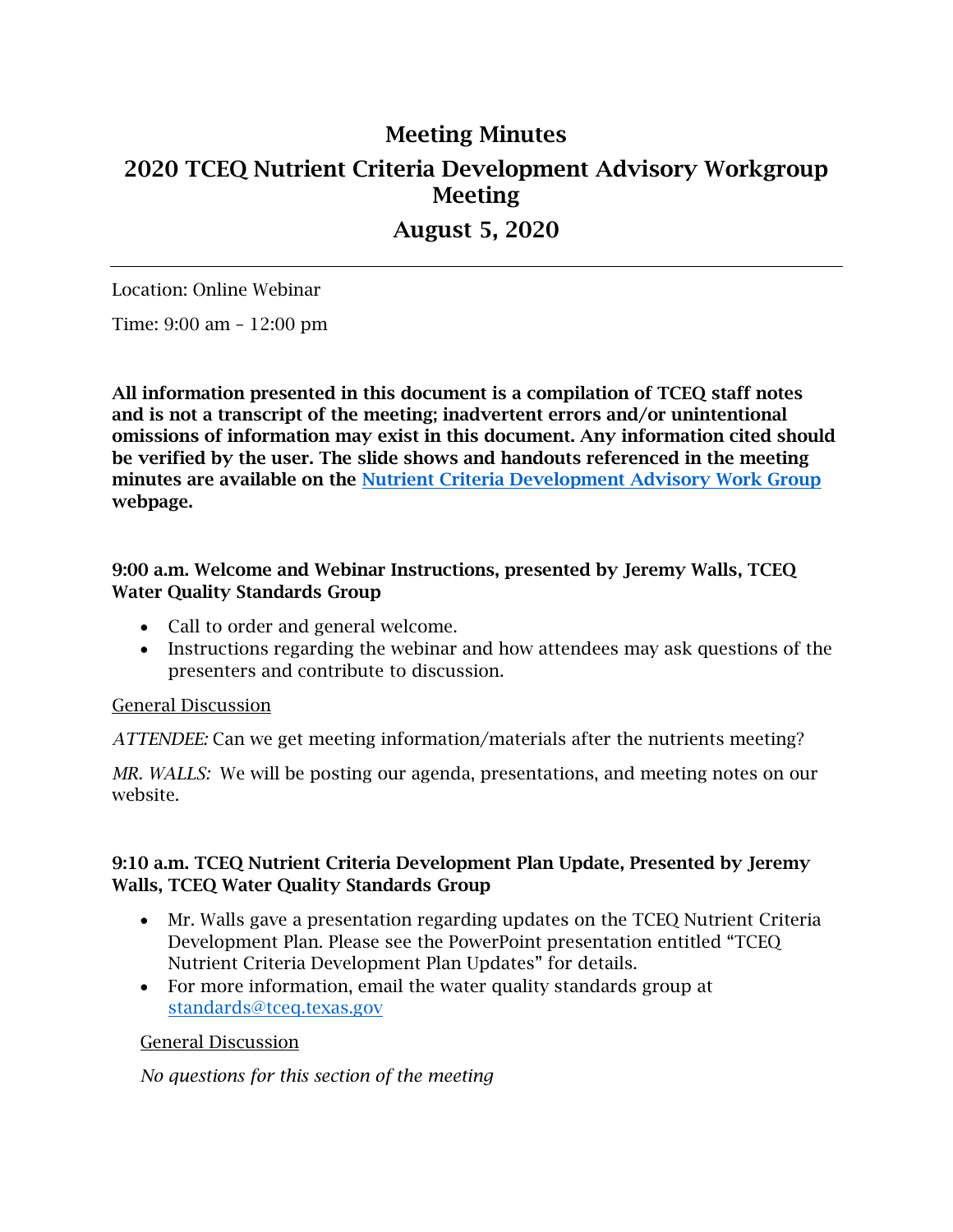### 9:15 a.m. Federal Updates on Numeric Nutrient Criteria Development, presented by Jill Csekitz, TCEQ Technical Specialist

- criteria development. Please see the PowerPoint presentation entitled "Federal • Ms. Csekitz gave a presentation on federal updates on numerical nutrient Updates on Numeric Nutrient Criteria Development" for details.
- For more information, contact Jill Csekitz, Technical Specialist, at [jill.csekitz@tceq.texas.gov;](mailto:jill.csekitz@tceq.texas.gov) 512-239-3136.

#### General Discussion

*ATTENDEE:* For clarification, can you verify that you are looking at the empirical relationship between microcystin, zooplankton and chlorophyll *a*; and modeling total nitrogen and total phosphorous loadings?

*MS. CSEKITZ:* EPA's guidance focuses on target concentrations rather than loadings for nutrients, as outputs of EPA's model. You are correct, that the stressor response relationships of nutrients, chlorophyll *a*, zooplankton and microcystin are the factors included in the model.

*ATTENDEE:* Are you basing your microcystin levels on finished drinking water or water before it is treated for microcystin?

 finished drinking water after treatment. There is a precedent in water quality drinking water on maximum contaminant levels, which is the maximum concentration *MS. CSEKITZ:* EPA's health advisory for microcystin in drinking water is based on standards to base some toxic criteria that are protective of human health when of a regulated contaminant that is allowed in drinking water.

*ATTENDEE:* Many treatment systems do have filters (e.g. carbon filters) that will remove some microcystin from source water. This is one thing to take into account with the microcystin criteria.

*MS. CSEKITZ:* That is a good thing to consider. EPA's criteria document includes assumptions for consideration by program managers, such as the credible interval and allowable exceedance probability. The applicability of the target threshold in light of treatment is a factor that may be considered and accounted for when considering and selecting these assumptions.

*ATTENDEE:* Do you anticipate that there will be an expectation going forward to monitor microcystin in drinking water or surface water?

*MS. CSEKITZ:* I can't answer that. The decision for additional regulation will primarily be driven by EPA, when a regulatory determination associated with the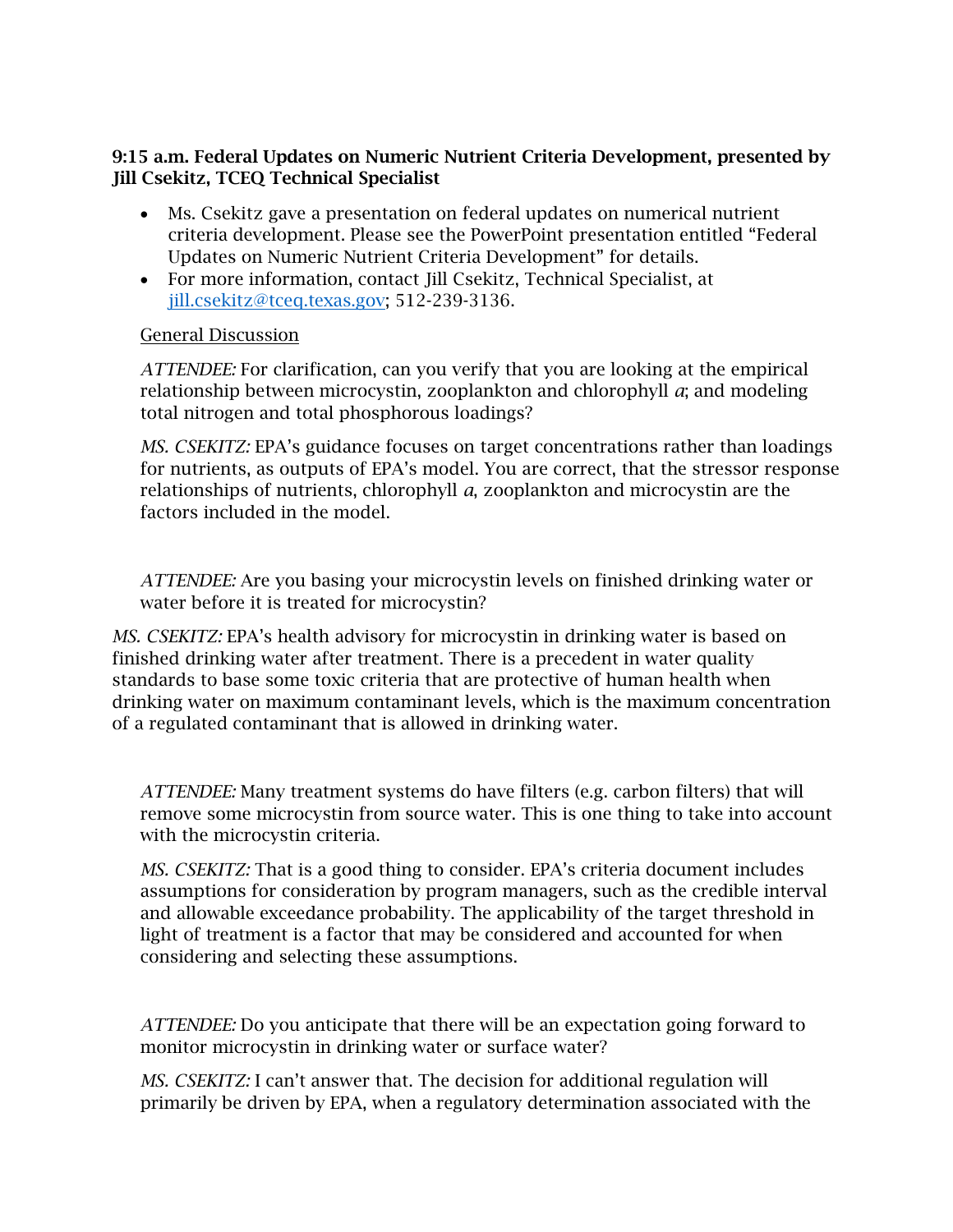Unregulated Monitoring Contaminant Rule is published in accordance with the Safe Drinking Water Act. Once finalized, EPA may provide more information and guidance regarding cyanotoxins with this regulatory action.

# 9:30 a.m. Coastal Nutrient Modeling Project, presented by Sierra Cagle, Texas A&M **University**

- Dr. Sierra Cagle gave a presentation on a project modeling the influence of freshwater flows, nutrient loading, and other factors on productivity and dissolved oxygen in two bay systems. Details on the project can be found in the presentation "MUMPS – A modeling tool for the prediction of algal biomass and dissolved oxygen in Texas bays," which is available upon request.
- For more information, email the water quality standards group at [standards@tceq.texas.gov](mailto:standards@tceq.texas.gov)

# General Discussion:

*ATTENDEE:* How do you define minimum DO in your models? Was this a measure of instantaneous minimum DO or the lowest daily average?

*DR. CAGLE:* We used the lowest instantaneous DO over a 1-year model simulation. We used the lowest instantaneous DO from the last year of a 50-year simulation.

*ATTENDEE:* Are you considering incorporating a measure of uncertainty in the model?

*DR. CAGLE:* We haven't done this yet, but we can look into incorporating that into this next phase of work when we are developing our models further.

# 10:30 a.m. Evaluation of laboratory methods to quantify chlorophyll *a*, Presented by Sarah Whitley, TCEQ Surface Water Quality Monitoring Team

- Ms. Whitley gave a presentation on the results of a study by TIAER evaluating different methods for quantifying chlorophyll *a*. This study measured variability in chlorophyll *a* results using differing methods and laboratories. See the PowerPoint presentation "Evaluation of Laboratory Methods to Quantify Chlorophyll-a: Phase I results and Phase II plans" for more details.
- For more information, contact Sarah Whitley at [sarah.whitley@tceq.texas.gov;](mailto:sarah.whitley@tceq.texas.gov) 512-239-5831

# General Discussion:

*ATTENDEE:* Can we get a copy of the Phase I report?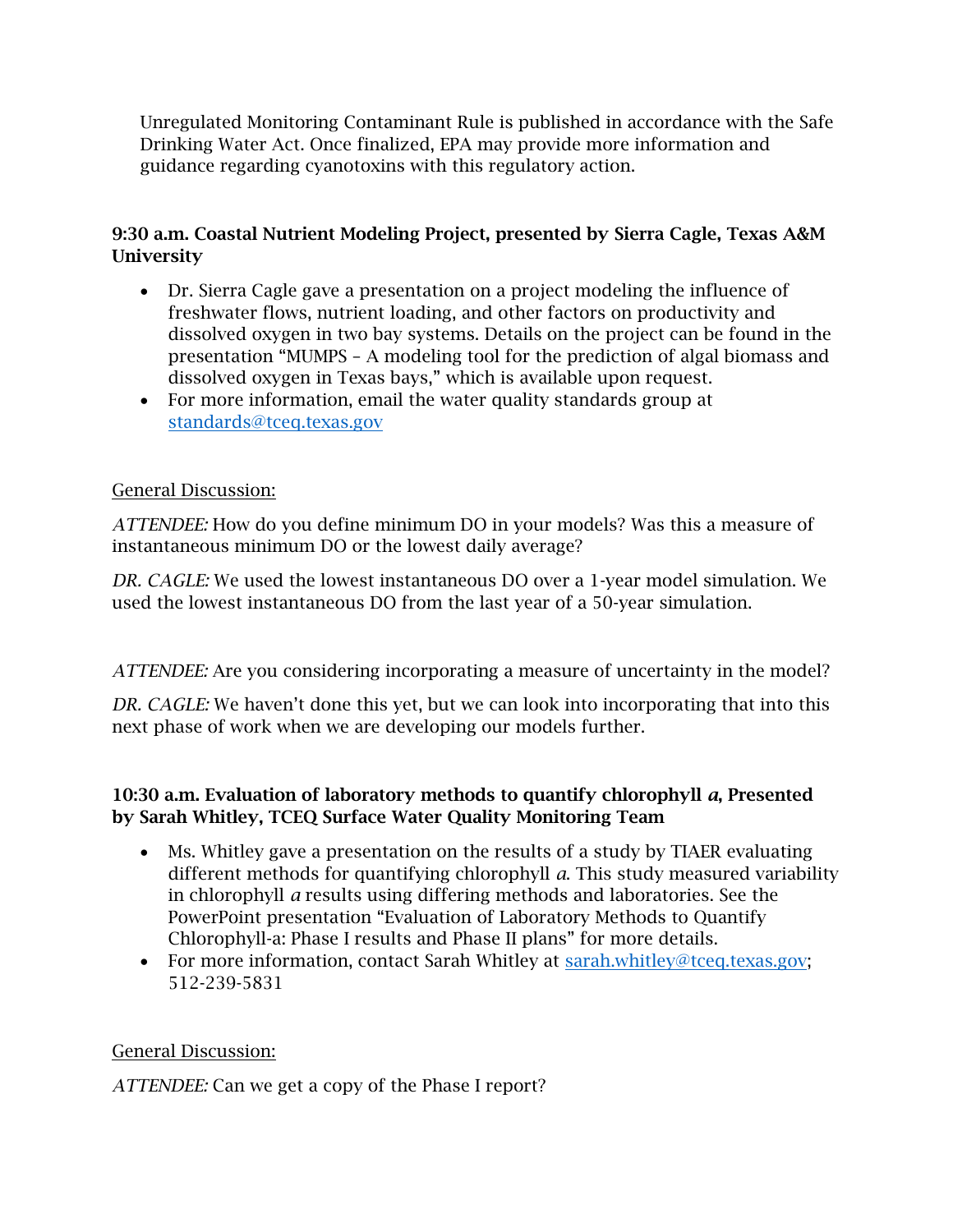*MS. WHITLEY: Y*es.

*ATTENDEE:* How much experience did these laboratories have with these methods? Were these new procedures to them, or were these methods routinely performed?

*MS. WHITLEY:* Laboratories performed analyses using methods they were familiar with and could perform on a routine basis. TIAER and TAMUCC both performed all three methods.

 perform these analyses on larger waterbodies or perhaps include a wider range of *ATTENDEE:* Most lakes were relatively small waterbodies. Is there any intent to lakes?

*MS. WHITLEY:* TIAER was not targeting specific water bodies. Reservoirs were chosen based on whether they had nutrient concentrations in the desired targeted range and based on proximity to TIAER. Reservoirs closer to TIAER were generally chosen due to concerns regarding processing and delivering samples within the holding time.

*ATTENDEE:* The results showing variability of results between laboratories raises questions. Is there a way to make the laboratories change operating procedures to be more consistent?

*MS. WHITLEY:* One of the major components of Phase II will be to compare and find differences between the SOPs of the different laboratories. We cannot instruct external laboratories to change SOPs. TIAER can provide results, and we can provide suggestions based on these results. Results from this phase won't be available until sometime next year.

*ATTENDEE:* I imagine the laboratories will want to learn from this information.

*ATTENDEE:* There are some potential issues connected with using the YSI sensors to measure chlorophyll *a* levels. Will there be re-testing if some of their ranges according to the YSI sonde were inaccurate? Will data be re-analyzed using a correction factor?

*MS. WHITLEY:* We initially targeted water using a YSI 6920 chlorophyll *a* sensor, but there were issues when this sensor was used. I did not present any results from this sonde. An EXO sonde was subsequently used, and the EXO sonde targeted the desired range with the exception of the mid-low and mid-high ranges. These categories have relatively narrow target ranges  $(15 \mu g/L)$ .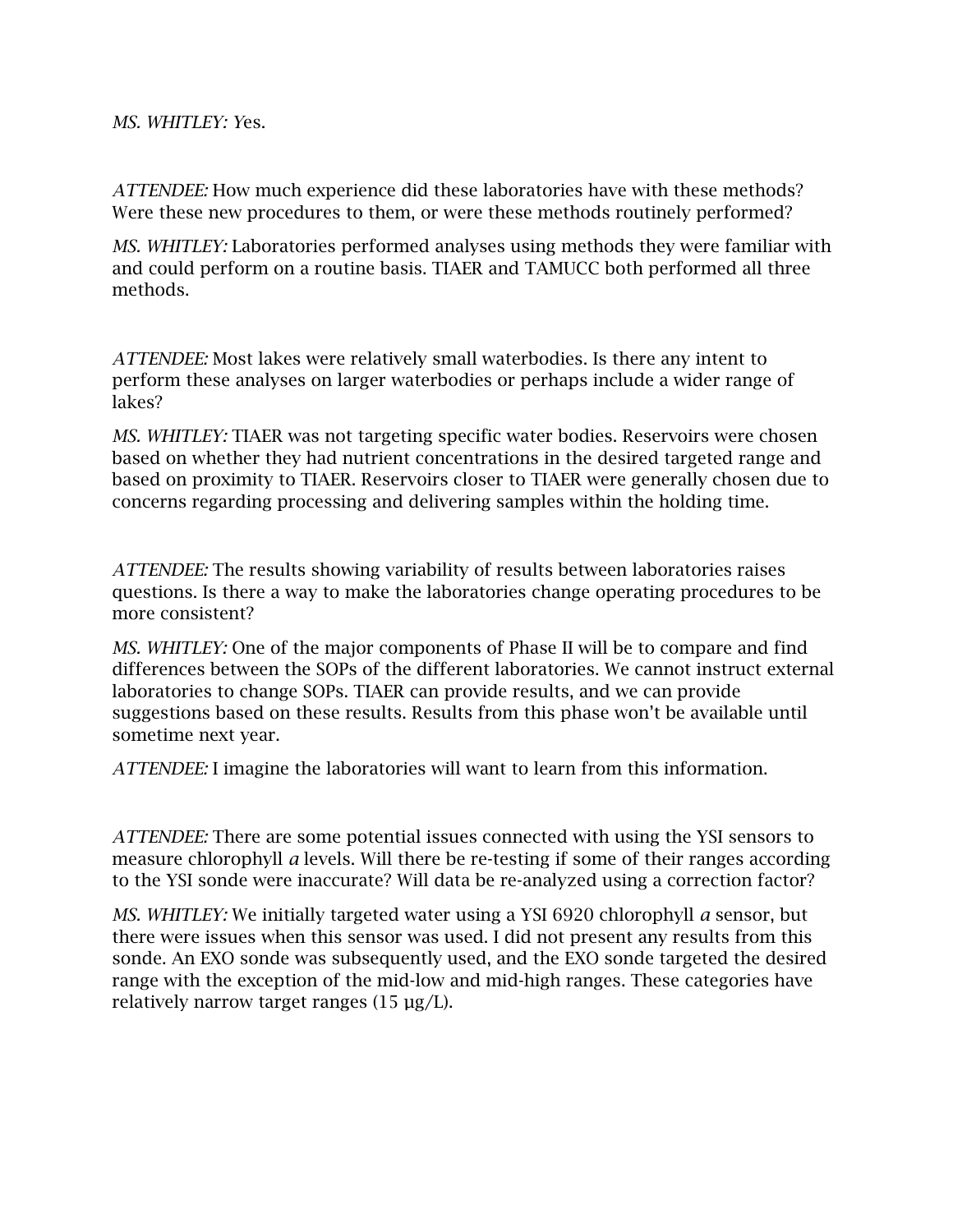*ATTENDEE:* Considering that there is variability in results of the probes, could you focus on rate of chlorophyll *a* change rather than the magnitude of chlorophyll *a*? Then perhaps you could use the rate of change between waterbodies.

*MS. WHITLEY:* That is an interesting point. We are getting more temporal data now that these waterbodies are being sampled monthly. This is something we might be able to look into.

*ATTENDEE:* Are all the laboratories diluting samples to ensure they are in the linear range of the calibration curve?

*MS. WHITLEY:* I don't know because I have not read each lab's SOPs personally, but all the laboratories are following EPA methods and their SOPs for analyses. There is some flexibility to how laboratories prepare samples.

*ATTENDEE:* It is interesting that there is so much variability between different laboratories when using the same methods. Looking at change over time might still be telling even if there is less precision between labs.

*MS. WHITLEY:* This is an interesting point. We can look into evaluating rate of change since TIAER is collecting monthly samples. Laboratories are producing internally consistent results. However, when you compare results for the same method from different labs, there are discrepancies.

*ATTENDEE:* How were samples prepared by TIAER before they were sent to other labs? How much variability between lab results could be caused by differences within the split samples? After TIAER split samples, could they run analyses on all split samples and then send to the contracted labs?

*MS. WHITLEY:* TIAER minimized variability in these samples. Samples were homogenized using an oscillator. Each laboratory received samples containing equal parts of each depth of the resulting sample. This should minimize variability of the sample, but it isn't a perfect solution.

*ATTENDEE:* There is still a potential for variability in samples. You should look into this so that you don't overestimate variability between labs/sample methods.

*ATTENDEE:* There could also be an issue with shipping the samples to different labs.

*MS. WHITLEY:* TIAER hand-delivered samples to each contracted laboratory to minimize this issue.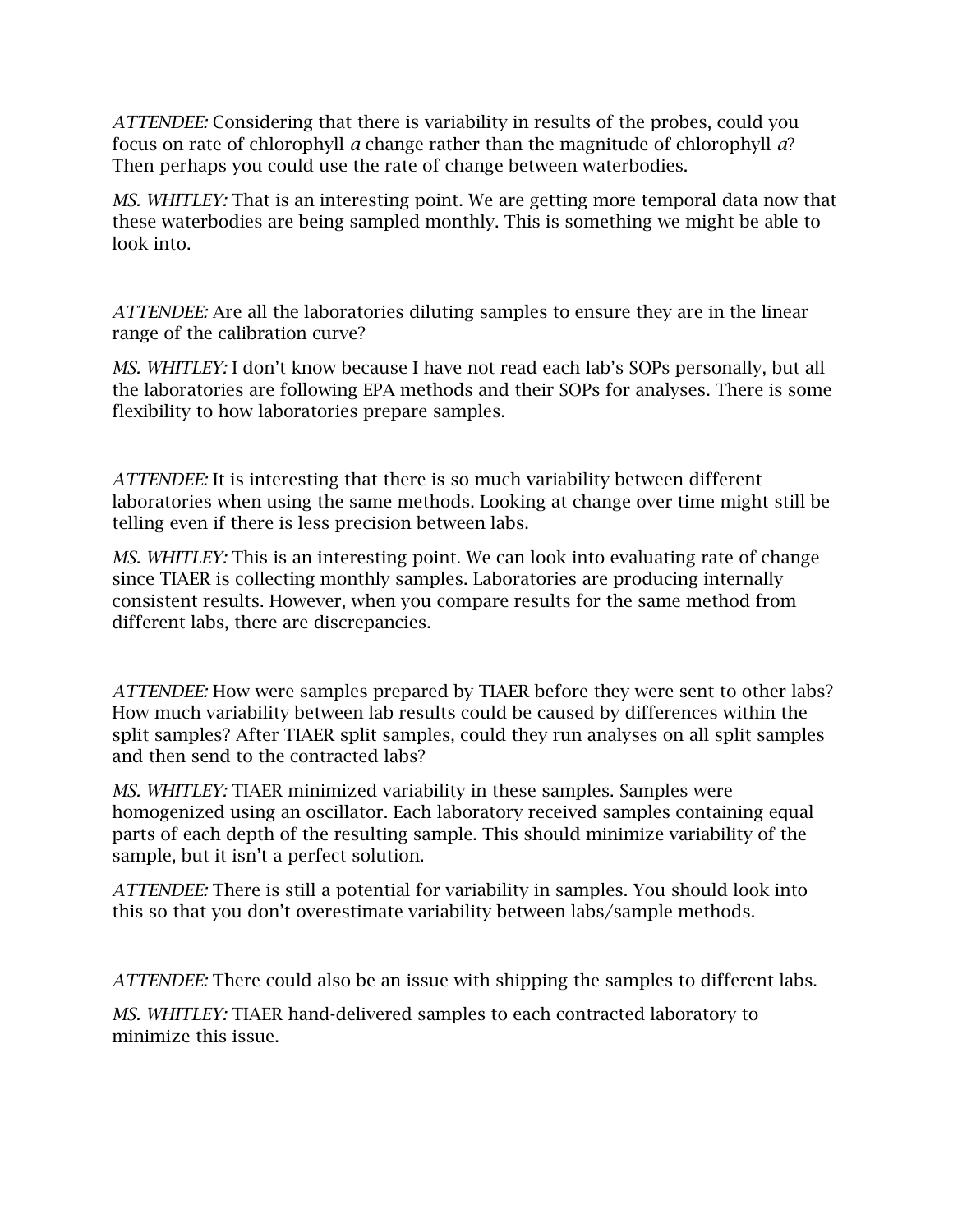## 11:00 a.m. Proceeding with reservoirs with disapproved chlorophyll *a* criteria, presented by Jeremy Walls, TCEQ Water Quality Standards Group

- Mr. Walls presented a presentation on potential approaches for developing numeric nutrient criteria for reservoirs with disapproved nutrient criteria. Please see the PowerPoint presentation entitled "Proceeding with reservoirs with disapproved chlorophyll *a* criteria" for details.
- For more information, contact the water quality standard team at [standards@tceq.texas.gov](mailto:standards@tceq.texas.gov)

# General Discussion:

*ATTENDEE:* Do you anticipate using additional reservoirs in the near future?

*MR. WALLS:* At this time we are trying to get a method to handle the reservoirs with disapproved criteria before we expand out to other reservoirs.

*ATTENDEE:* What is your schedule for finishing setting criteria for the initial set of 75 reservoirs and addressing EPA comments?

*MR. WALLS:* We are currently working with EPA on implementation of the assessment guidance, so we don't currently have a timeline or deadline for when replacement criteria will be proposed. That will depend on how talks with EPA proceed.

*ATTENDEE:* I like the idea of using site-specific standards. Our reservoirs are so different from each other. I have concerns over redoing criteria for reservoirs that were already approved. I don't know that redoing everything is realistic at this point.

*MR. WALLS*: We appreciate the input. Thank you.

*ATTENDEE:* Do you plan on using the new EPA lake criteria tool for any of these 75 reservoirs to see how the chlorophyll *a* numbers would come out? Is there no way to reset or tweak this model to use for Texas reservoirs?

*MS. CSEKITZ:* We have looked at this modeling tool, but it has limited applicability directly in Texas because of the national data set. Yes, you can customize the model. However, you need state data to customize the stressor-response relationships in the model. In particular, since we want to stick with site-specific criteria, we don't have the data to customize this tool for specific reservoirs.

*ATTENDEE:* Since the National Lakes Assessment included data from Texas reservoirs, why is it not applicable?

*MS. CSEKITZ:* There were 50 Texas reservoirs tested in each National Lakes Assessment. Samples were collected from a lot of size classes and included everything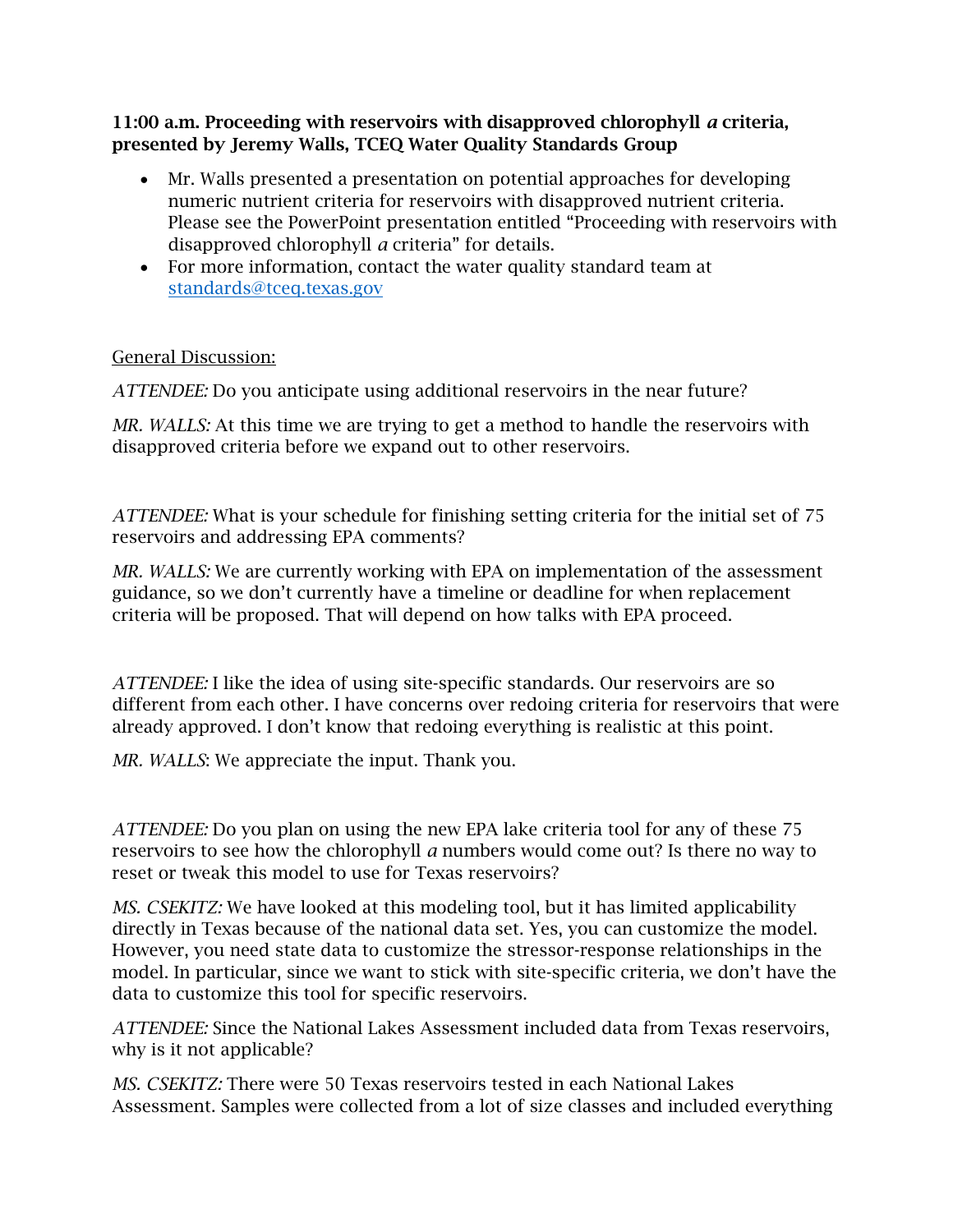from stock ponds to major reservoirs. The dataset contains a number of really small reservoirs and stock ponds on private property that may not be applicable to our major reservoirs. We don't have enough state data to supplement the National Lakes Assessment dataset and develop stressor-response relationships.

*ATTENDEE:* I thought their modeling approach was to set the threshold and use your own lake data to input into the model.

*MS. CSEKITZ:* You can select your own settings for factors such as ecoregion, lake depth, etc. However, we don't have the necessary stressor-response data, particularly the intermediary steps (zooplankton, phytoplankton – including biovolume and percent cyanobacteria) necessary to use in a Bayesian network model. We have nutrient data that are not very sensitive, and our chlorophyll *a* data may be imprecise, as indicated in the previous talk. We need all the intermediate steps to be able to adapt this model, and we just don't have the dataset to do this.

 anything higher was disapproved? Is EPA making a statement that they aren't willing to *ATTENDEE:* Is it significant that every criteria below 11 µg/L was approved and go above this threshold?

 *MS. CSEKITZ:* I can't speak on EPA's behalf. In their Technical Support Document provided with their action letter on the site-specific chlorophyll *a* criteria, 20 µg/L appears to be a threshold that they focused on, and instantaneous values of  $30 \mu g/L$  or more are used as an indication of trophic issues in a reservoir. I think there are some subtle things to learn from this, but I don't think that's the entire story of what is going on.

*ATTENDEE:* When you don't have any information to go off of, you "read tea leaves."

*MS. CSEKITZ:* Those may be some indication of "tea leaves", and we incorporated how EPA considered values above 30 ug/L when developing the methodology to assess these reservoirs.

*ATTENDEE:* When working with the collected data, sampling in reservoirs only occurs once every 3-4 months, which is not convenient to build models. Is there some minimum level of temporal resolution of data needed to build nutrient models?

*MR. WALLS:* Most reservoir data are from routinely collected data, which are typically collected quarterly. If we decided to take a modeling approach, then a higher frequency of data would be preferable. Without high frequency data, model development feasibility might be dependent on how many years of data we have. The modeling capability is going to be highly dependent on how much data we have for each independent reservoir.

# 11:30 a.m. Open floor for general discussion and further questions